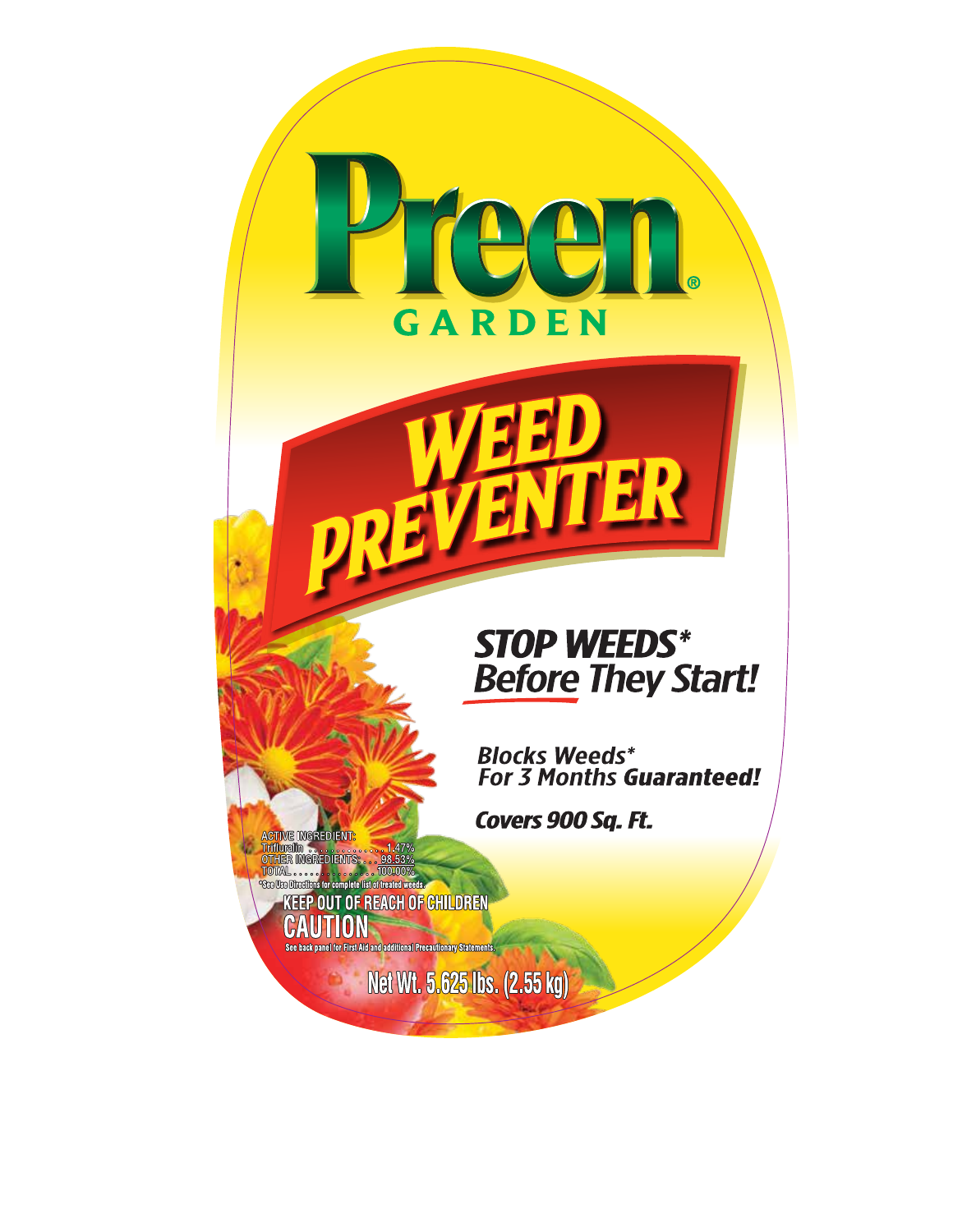

### Precautionary Statements

#### **Hazards to Humans and Domestic Animals**

# **CAUTION**

Causes moderate eye irritation. Harmful if swallowed, inhaled or absorbed through the skin. Avoid contact with eyes, skin or clothing. Users should remove clothing immediately if pesticide gets inside. Then wash<br>thoroughly and put on clean clothing. Prolonged or frequently repeated skin contact may cause allergic reaction<br>in s

#### First Aid

| . Hold eye open and rinse slowly and gently with water for 15-20 minutes. Remove<br>contact lenses, if present after the first 5 minutes, then continue rinsing eye.<br>IF IN EYES:<br>. Call a poison control center or doctor for treatment advice.<br>• Call a poison control center or doctor immediately for treatment advice.<br>. Have person sip a glass of water if able to swallow.<br>. Do not induce vomiting unless told to do so by a poison control center or doctor.<br>. Do not give anything by mouth to an unconscious person. |
|---------------------------------------------------------------------------------------------------------------------------------------------------------------------------------------------------------------------------------------------------------------------------------------------------------------------------------------------------------------------------------------------------------------------------------------------------------------------------------------------------------------------------------------------------|
| <b>IF SWALLOWED:</b>                                                                                                                                                                                                                                                                                                                                                                                                                                                                                                                              |
|                                                                                                                                                                                                                                                                                                                                                                                                                                                                                                                                                   |
| • Take off contaminated clothing.<br><b>IF ON SKIN</b><br>. Rinse skin immediately with plenty of water for 15-20 minutes.<br><b>OR CLOTHING:</b><br>. Call a poison control center or doctor for treatment advice.                                                                                                                                                                                                                                                                                                                               |
| • Move person to fresh air.<br>• If person is not breathing, call 911 or an ambulance, then give artificial respiration,<br><b>IF INHALED:</b><br>preferably mouth-to-mouth if possible.<br>. Call a poison control center or doctor for further treatment advice.                                                                                                                                                                                                                                                                                |

Have the product container or label with you when calling a poison control center or doctor, or going for treatment. For Emergency Medical Information call (888) 208-1368.

#### Environmental Hazards

This pesticide is extremely toxic to freshwater marine, and estuarine fish and aquatic invertebrates including shrimp and oyster. Do not apply directly to water. Do not apply in a manner which will directly<br>expose canals, lakes, streams, ponds, marshes or estuaries to drift or runoff. Do not contaminate water<br>when disposi any product that lands on a driveway, sidewalk, or street, back onto the treated area of the garden will help to prevent run off to water bodies or drainage systems.

NON-TARGET ORGANISM ADVISORY STATEMENT: This product is toxic to plants and may adversely impact the forage and habitat of non-target organisms, including pollinators, in areas adjacent to the treated site. Protect the forage and habitat of non-target organisms by following label directions intended to minimize drift.



of Lebanon Seaboard Corporation. (L) (D)<br>EPA Reg. No. 961-280 | EPA Est. No. 961-PA-01:961-IL-01<br>Superscript used is first letter of lot number.

Preen ® is a registered trademark

\*See Use Directions for complete list of treated weeds.

**Manufactured by Lebanon Seaboard Corporation 1600 East Cumberland Street | Lebanon, PA 17042**



E/22

LIFT HERE TO OPEN | PRESS TO RESEAL

LIFT HERE TO OPEN | PRESS TO RESEAL

**INSIDE BOOKLET FOR COMPLETE DIRECTIONS FOR USE AND PLANT LISTINGS** SEE INSIDE BOOKLET FOR COMPLETE DIRECTIONS FOR USE AND PLANT LISTINGS **SEE**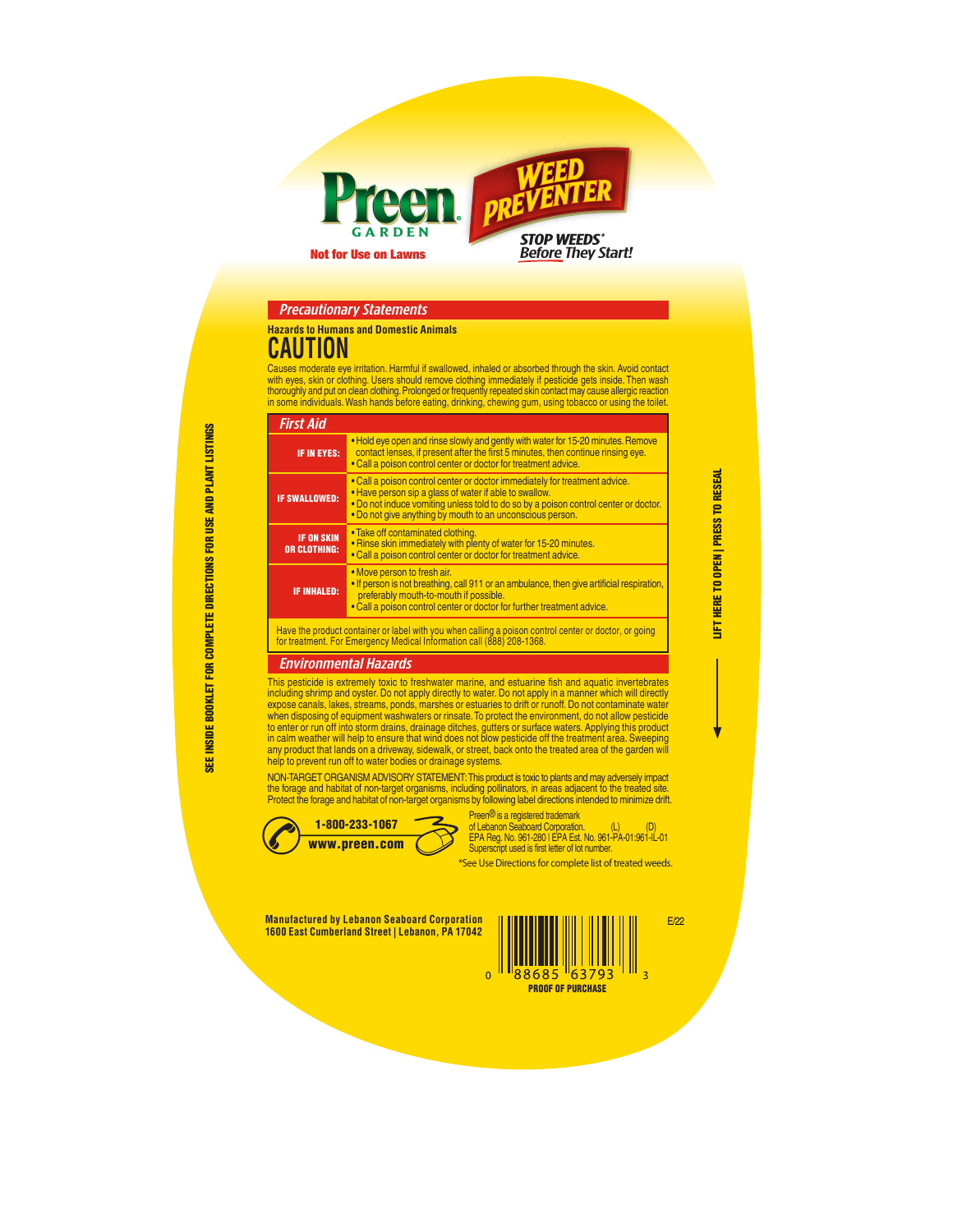www.preen.com

1-800-233-1067<br> **EXECUTE:** Preen<sup>t®</sup> is a registered trademark<br> **THE REG. No. 961-280 | EPA Est. No. 961-PA-01:961-IL-01**<br>
Superscript used is first letter of lot number.

**Hazards to Humans and Domestic Animals Precautionary Statements** 

# **CAUTION**

Causes moderate eye irritation. Harmful if swallowed, inhaled or absorbed through the skin. Avoid contact with eyes, skin<br>or clothing. Users should remove clothing immediately if pesticide gets inside. Then wash thoroughly

## **Refill Instructions**

This container with applicator cap is reusable with Preen Garden Weed Preventer. Refill the container with desired amount<br>of this product and use as directed. When done, store or dispose this container as listed on the lab



Scan the code to watch how<br>Pulling or spraying only Preventing creates a weed<br>eliminates weeds already barrier that stops weeds www.preen.com/preventweeds<br>above ground. for the magnetiating.



**The Preen Routine** Easy Steps to Weed Prevention



### **Storage and Disposal**

Do not contaminate water, food or feed by storage and disposal.<br>Pesticide Storage: Store product in its original container in a cool, dry, locked place out of the reach of children and animals.<br>Pesticide Disposal and Conta





**Remove Existing Weeds Sprinkle Product Evenly Water Product Into Soil**



NOTE: To the extent consistent with applicable law, Buyer assumes all responsibility for safety and performance if this product is not used according to the directions.

### **Killing Weeds vs. Weed Prevention**





Reapply product every 3 months. It's never too late or<br>too early to apply Preen Garden Weed Preventer! Use<br>around listed flowers, vegetables,<br>trees & shrubs.

| <b>TREES</b><br><b>Ash: Shamel, White</b><br><b>Birch: European white,</b><br><b>Paper, River</b><br><b>Blackgum</b><br><b>Bottle tree</b><br><b>Carrot wood</b><br><b>Cherry, Yoshino</b><br>flowering<br><b>Coolibah tree</b><br><b>Cottonwood</b><br>Cypress: Arizona, Bald,<br>Filicoides-fernspray,<br>Gracilis-slender Hinoki.<br>Squarrosa-moss, Swara<br>false<br>Dogwood: Cloud nine,<br><b>Flowering, Kousa</b><br><b>Elm, Chinese</b><br><b>Eucalyptus: Mealy.</b><br>Redgum, Red ironbark, | Silver dollar<br><b>Ficus, Mini</b><br>Fir: Balsam, Douglas,<br><b>White</b><br><b>Florida anise tree</b><br>Ginko-maidenhair tree<br><b>Hawthorn, Green</b><br>Hemlock: Canada.<br>Eastern<br>Larch, Japanese<br>Linden<br>Locust: Black, Honey,<br><b>Shademaster honey</b><br><b>Magnolia</b><br><b>Mahogany</b><br><b>Maple: Albus-flowering,</b><br>Flame, Luteus-flowering,<br>Norway, Red, Red<br><b>Sunset, Roseus-</b><br>flowering, Silver, Sugar,<br>Tangerine-flowering, | <b>Vesuvius red-flowering</b><br><b>Mesquite, Chilean</b><br>Oak: Bear, Live, Pin,<br>Red, Scarlet, Willow<br><b>Palm:</b> Mexican fan.<br><b>Parlor, Queen</b><br><b>Pine: Austrian, Beach,</b><br>Bosnian, Bristlecone,<br><b>Canary Island,</b><br>Columnar Scotch,<br>Eastern white,<br>Eldarica, Japanese<br>black, Loblolly,<br>Monterey, Pumilio-<br>shrubby swiss<br>mountain, Red,<br>Scotch, Shore<br><b>Planetree, London</b><br><b>Podocarpus</b><br><b>Redbud, Eastern</b><br><b>Red Cedar, Eastern</b> | Sequoia, Giant<br><b>Sourwood</b><br>Spruce: Colorado,<br>Dwarf alberta,<br>Dwarf globe blue,<br>Glauca-Colorado<br>blue, Hoopsii-Hoop's<br>blue, Koster-Koster<br>blue, Norway,<br>Pendula-weeping<br>Norway,<br>Repens-spreading<br>Norway, White<br><b>Sweetgum, American</b><br><b>Sycamore: American,</b><br>California<br><b>Tab. Yellow</b><br><b>Toyon</b><br><b>Tuliptree</b><br><b>Willow</b> |
|--------------------------------------------------------------------------------------------------------------------------------------------------------------------------------------------------------------------------------------------------------------------------------------------------------------------------------------------------------------------------------------------------------------------------------------------------------------------------------------------------------|--------------------------------------------------------------------------------------------------------------------------------------------------------------------------------------------------------------------------------------------------------------------------------------------------------------------------------------------------------------------------------------------------------------------------------------------------------------------------------------|----------------------------------------------------------------------------------------------------------------------------------------------------------------------------------------------------------------------------------------------------------------------------------------------------------------------------------------------------------------------------------------------------------------------------------------------------------------------------------------------------------------------|---------------------------------------------------------------------------------------------------------------------------------------------------------------------------------------------------------------------------------------------------------------------------------------------------------------------------------------------------------------------------------------------------------|
| <b>FRUITS AND VEGETABLES</b>                                                                                                                                                                                                                                                                                                                                                                                                                                                                           | <b>Cauliflower</b>                                                                                                                                                                                                                                                                                                                                                                                                                                                                   | <b>Lentils</b>                                                                                                                                                                                                                                                                                                                                                                                                                                                                                                       | <b>Southern Peas</b>                                                                                                                                                                                                                                                                                                                                                                                    |
| <b>Asparagus</b><br><b>Broccoli</b>                                                                                                                                                                                                                                                                                                                                                                                                                                                                    | <b>Celery</b><br><b>Collard</b>                                                                                                                                                                                                                                                                                                                                                                                                                                                      | <b>Lima Beans</b><br><b>Mustard Greens</b>                                                                                                                                                                                                                                                                                                                                                                                                                                                                           | (Cow Peas)<br><b>Snap Beans</b>                                                                                                                                                                                                                                                                                                                                                                         |
| <b>Black-Eyed Peas</b><br><b>Brussels Sprouts</b>                                                                                                                                                                                                                                                                                                                                                                                                                                                      | <b>Cucumbers</b><br><b>Eggplant</b>                                                                                                                                                                                                                                                                                                                                                                                                                                                  | Okra<br><b>Onions</b>                                                                                                                                                                                                                                                                                                                                                                                                                                                                                                | <b>Tomatoes</b><br><b>Turnip Greens</b>                                                                                                                                                                                                                                                                                                                                                                 |
| <b>Cabbage</b><br><b>Cantaloupes</b>                                                                                                                                                                                                                                                                                                                                                                                                                                                                   | <b>Field Peas</b><br><b>Green Peas</b>                                                                                                                                                                                                                                                                                                                                                                                                                                               | <b>Peppers</b><br><b>Potatoes</b>                                                                                                                                                                                                                                                                                                                                                                                                                                                                                    | <b>Watermelon</b>                                                                                                                                                                                                                                                                                                                                                                                       |
| <b>Carrots</b>                                                                                                                                                                                                                                                                                                                                                                                                                                                                                         | <b>Kale</b>                                                                                                                                                                                                                                                                                                                                                                                                                                                                          | <b>Radishes</b>                                                                                                                                                                                                                                                                                                                                                                                                                                                                                                      |                                                                                                                                                                                                                                                                                                                                                                                                         |
| <b>NONBEARING FRUIT AND NUT TREES AND PLANTS+</b>                                                                                                                                                                                                                                                                                                                                                                                                                                                      |                                                                                                                                                                                                                                                                                                                                                                                                                                                                                      | <b>Kiwi</b>                                                                                                                                                                                                                                                                                                                                                                                                                                                                                                          | <b>Pistachio</b>                                                                                                                                                                                                                                                                                                                                                                                        |
| <b>Almond</b>                                                                                                                                                                                                                                                                                                                                                                                                                                                                                          | <b>Crabapple</b>                                                                                                                                                                                                                                                                                                                                                                                                                                                                     | Lemon                                                                                                                                                                                                                                                                                                                                                                                                                                                                                                                | <b>Plum</b>                                                                                                                                                                                                                                                                                                                                                                                             |
| <b>Apple</b>                                                                                                                                                                                                                                                                                                                                                                                                                                                                                           | <b>Currant</b>                                                                                                                                                                                                                                                                                                                                                                                                                                                                       | Loganberry                                                                                                                                                                                                                                                                                                                                                                                                                                                                                                           | <b>Pomegranate</b>                                                                                                                                                                                                                                                                                                                                                                                      |
| <b>Apricot</b><br><b>Avocado</b>                                                                                                                                                                                                                                                                                                                                                                                                                                                                       | <b>Dewberry</b>                                                                                                                                                                                                                                                                                                                                                                                                                                                                      | Macadamia nut<br><b>Mulberry, White</b>                                                                                                                                                                                                                                                                                                                                                                                                                                                                              | <b>Prune</b><br>Raspberry                                                                                                                                                                                                                                                                                                                                                                               |
| <b>Banana</b>                                                                                                                                                                                                                                                                                                                                                                                                                                                                                          | <b>Elderberry</b><br><b>Fig</b>                                                                                                                                                                                                                                                                                                                                                                                                                                                      | <b>Nectarine</b>                                                                                                                                                                                                                                                                                                                                                                                                                                                                                                     | <b>Tangelo</b>                                                                                                                                                                                                                                                                                                                                                                                          |
| <b>Blackberry</b>                                                                                                                                                                                                                                                                                                                                                                                                                                                                                      | <b>Filbert</b>                                                                                                                                                                                                                                                                                                                                                                                                                                                                       | <b>Olive: Black, Russian</b>                                                                                                                                                                                                                                                                                                                                                                                                                                                                                         | <b>Tangerine</b>                                                                                                                                                                                                                                                                                                                                                                                        |
| <b>Blueberry</b>                                                                                                                                                                                                                                                                                                                                                                                                                                                                                       | <b>Gooseberry</b>                                                                                                                                                                                                                                                                                                                                                                                                                                                                    | Orange                                                                                                                                                                                                                                                                                                                                                                                                                                                                                                               | <b>Walnut: Black, English</b>                                                                                                                                                                                                                                                                                                                                                                           |
| Carob                                                                                                                                                                                                                                                                                                                                                                                                                                                                                                  | <b>Grape: American,</b>                                                                                                                                                                                                                                                                                                                                                                                                                                                              | Peach                                                                                                                                                                                                                                                                                                                                                                                                                                                                                                                |                                                                                                                                                                                                                                                                                                                                                                                                         |
| <b>Cherry: Sweet, Sour</b><br><b>Chestnut, Chinese</b>                                                                                                                                                                                                                                                                                                                                                                                                                                                 | European<br>Grapefruit                                                                                                                                                                                                                                                                                                                                                                                                                                                               | Pear<br><b>Pecan</b>                                                                                                                                                                                                                                                                                                                                                                                                                                                                                                 |                                                                                                                                                                                                                                                                                                                                                                                                         |

#### **Warranty**